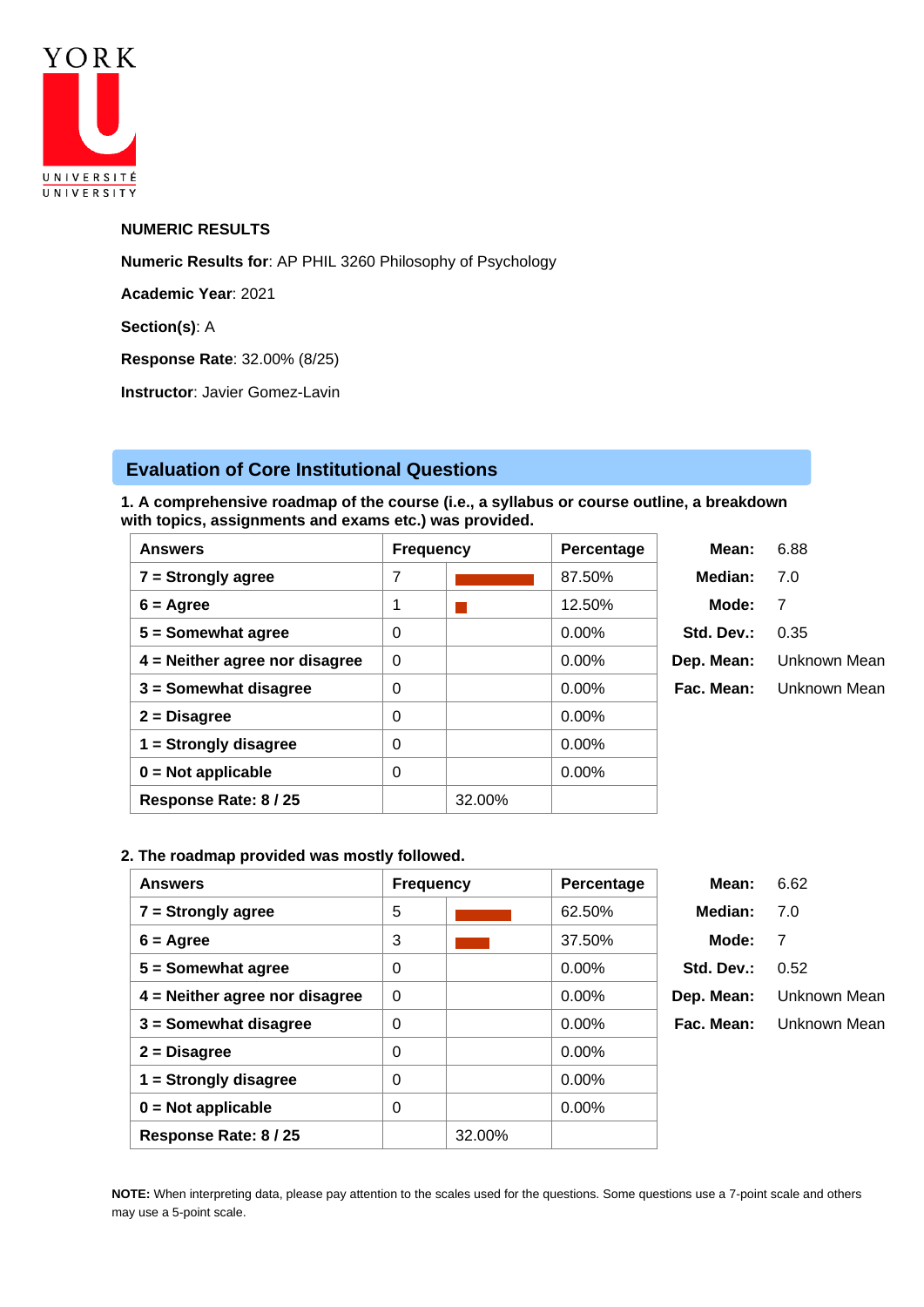**3. Important policies and procedures (e.g., attendance, participation, missed tests, late assignments, contacting instructors, etc.) were stated in the course outline.**

| <b>Answers</b>                   | <b>Frequency</b> |        | Percentage | Mean:      | 7.00         |
|----------------------------------|------------------|--------|------------|------------|--------------|
| $7 =$ Strongly agree             | 8                |        | 100.00%    | Median:    | 7.0          |
| $6 = \text{Agree}$               | 0                |        | $0.00\%$   | Mode:      | 7            |
| $5 =$ Somewhat agree             | 0                |        | $0.00\%$   | Std. Dev.: | 0.00         |
| $4$ = Neither agree nor disagree | $\mathbf 0$      |        | $0.00\%$   | Dep. Mean: | Unknown Mean |
| $3 =$ Somewhat disagree          | 0                |        | $0.00\%$   | Fac. Mean: | Unknown Mean |
| $2 = Disagree$                   | 0                |        | $0.00\%$   |            |              |
| $1 =$ Strongly disagree          | 0                |        | $0.00\%$   |            |              |
| $0 = Not applicable$             | 0                |        | $0.00\%$   |            |              |
| Response Rate: 8 / 25            |                  | 32.00% |            |            |              |

**4. The course materials (e.g., course kits, textbooks, readings, audio visual materials, lab manuals, websites, etc.) helped me achieve the course objectives.**

| <b>Answers</b>                   | <b>Frequency</b> |        | Percentage | Mean:      | 7.00         |
|----------------------------------|------------------|--------|------------|------------|--------------|
| $7 =$ Strongly agree             | 8                |        | 100.00%    | Median:    | 7.0          |
| $6 = \text{Agree}$               | 0                |        | $0.00\%$   | Mode:      | 7            |
| $5 =$ Somewhat agree             | 0                |        | $0.00\%$   | Std. Dev.: | 0.00         |
| $4$ = Neither agree nor disagree | $\Omega$         |        | 0.00%      | Dep. Mean: | Unknown Mean |
| $3 =$ Somewhat disagree          | 0                |        | $0.00\%$   | Fac. Mean: | Unknown Mean |
| $2 = Disagree$                   | 0                |        | $0.00\%$   |            |              |
| $1 =$ Strongly disagree          | 0                |        | 0.00%      |            |              |
| $0 = Not applicable$             | 0                |        | $0.00\%$   |            |              |
| Response Rate: 8/25              |                  | 32.00% |            |            |              |

**5. The course activities (e.g., lectures, discussions, simulations, assignments, exercises and presentations, etc.) helped me achieve the course objectives.**

| <b>Answers</b>                   | <b>Frequency</b> |        | Percentage | Mean:      | 6.62           |
|----------------------------------|------------------|--------|------------|------------|----------------|
| $7 =$ Strongly agree             | 5                |        | 62.50%     | Median:    | 7.0            |
| $6 = \text{Agree}$               | 3                |        | 37.50%     | Mode:      | $\overline{7}$ |
| $5 =$ Somewhat agree             | $\Omega$         |        | $0.00\%$   | Std. Dev.: | 0.52           |
| $4$ = Neither agree nor disagree | $\Omega$         |        | $0.00\%$   | Dep. Mean: | Unknown Mean   |
| $3 =$ Somewhat disagree          | 0                |        | 0.00%      | Fac. Mean: | Unknown Mean   |
| $2 = Disagree$                   | $\Omega$         |        | $0.00\%$   |            |                |
| $1 =$ Strongly disagree          | $\Omega$         |        | $0.00\%$   |            |                |
| $0 = Not applicable$             | 0                |        | $0.00\%$   |            |                |
| Response Rate: 8 / 25            |                  | 32.00% |            |            |                |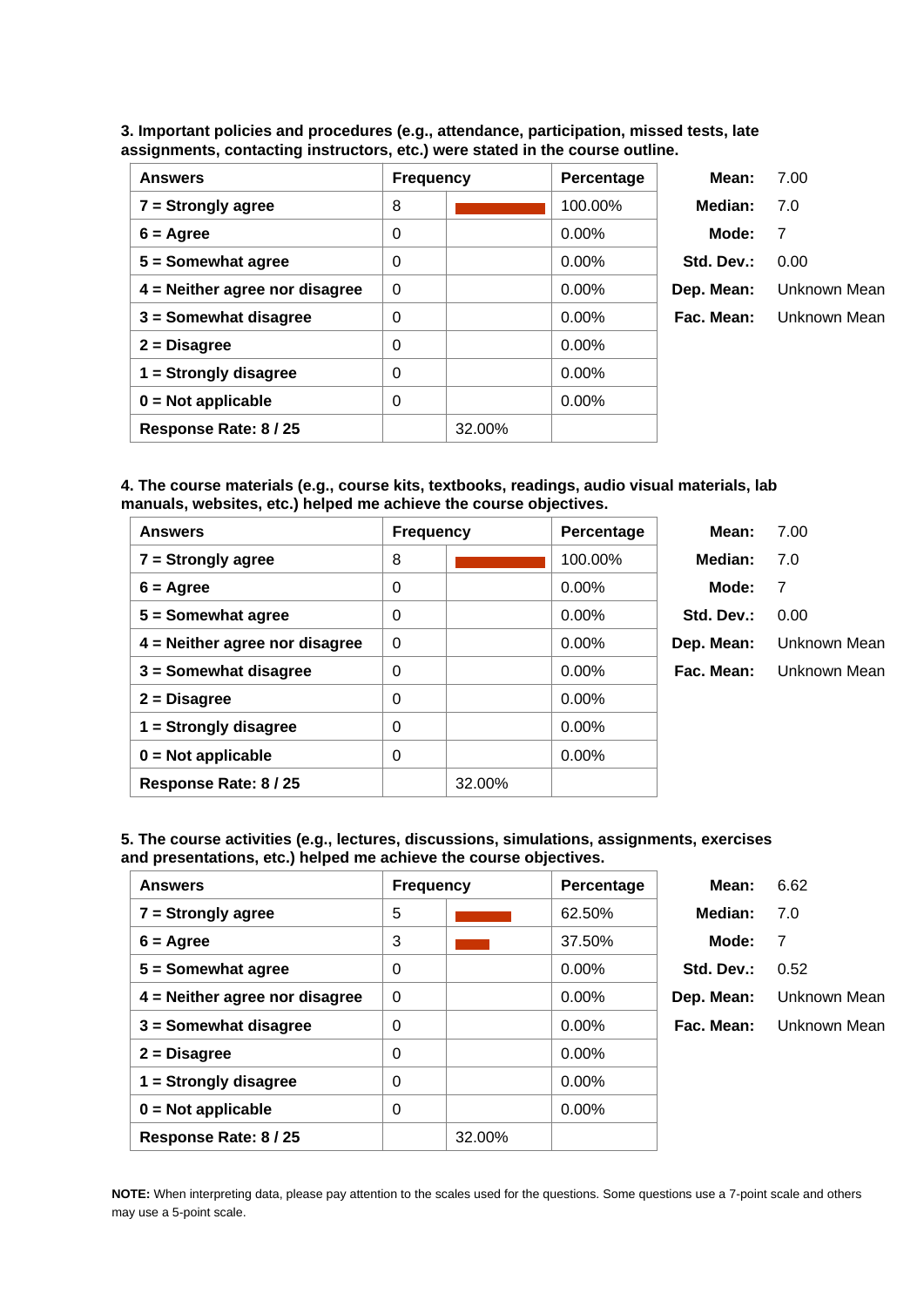# **6. The course tests/exams or final paper/essay were directly related to the course objectives.**

| <b>Answers</b>                   | <b>Frequency</b> |        | Percentage | Mean:      | 7.00         |
|----------------------------------|------------------|--------|------------|------------|--------------|
| $7 =$ Strongly agree             | 8                |        | 100.00%    | Median:    | 7.0          |
| $6 = \text{Agree}$               | 0                |        | $0.00\%$   | Mode:      | -7           |
| $5 =$ Somewhat agree             | 0                |        | $0.00\%$   | Std. Dev.: | 0.00         |
| $4$ = Neither agree nor disagree | $\Omega$         |        | $0.00\%$   | Dep. Mean: | Unknown Mean |
| $3 =$ Somewhat disagree          | 0                |        | $0.00\%$   | Fac. Mean: | Unknown Mean |
| $2 = Disagree$                   | 0                |        | 0.00%      |            |              |
| $1 =$ Strongly disagree          | 0                |        | $0.00\%$   |            |              |
| $0 = Not applicable$             | 0                |        | $0.00\%$   |            |              |
| Response Rate: 8/25              |                  | 32.00% |            |            |              |

# **7. The course helped me grow intellectually.**

| <b>Answers</b>                   | <b>Frequency</b> |        | Percentage | Mean:      | 7.00         |
|----------------------------------|------------------|--------|------------|------------|--------------|
| $7 =$ Strongly agree             | 8                |        | 100.00%    | Median:    | 7.0          |
| $6 = \text{Agree}$               | 0                |        | $0.00\%$   | Mode:      | 7            |
| $5 =$ Somewhat agree             | 0                |        | $0.00\%$   | Std. Dev.: | 0.00         |
| $4$ = Neither agree nor disagree | $\Omega$         |        | $0.00\%$   | Dep. Mean: | Unknown Mean |
| $3 =$ Somewhat disagree          | 0                |        | $0.00\%$   | Fac. Mean: | Unknown Mean |
| $2 = Disagree$                   | 0                |        | $0.00\%$   |            |              |
| $1 =$ Strongly disagree          | 0                |        | $0.00\%$   |            |              |
| $0 = Not applicable$             | 0                |        | $0.00\%$   |            |              |
| Response Rate: 8 / 25            |                  | 32.00% |            |            |              |

# **8. Was this course mandatory for you?**

| <b>Answers</b>                                      | <b>Frequency</b> |        | <b>Percentage</b> |
|-----------------------------------------------------|------------------|--------|-------------------|
| Yes                                                 | 2                |        | 25.00%            |
| Yes, as a choice from a list of<br>required courses | 3                |        | 37.50%            |
| <b>No</b>                                           | 3                |        | 37.50%            |
| Response Rate: 8 / 25                               |                  | 32.00% |                   |

**9. Approximately how many lectures/seminars/sessions of this course did you attend (physically or online)?**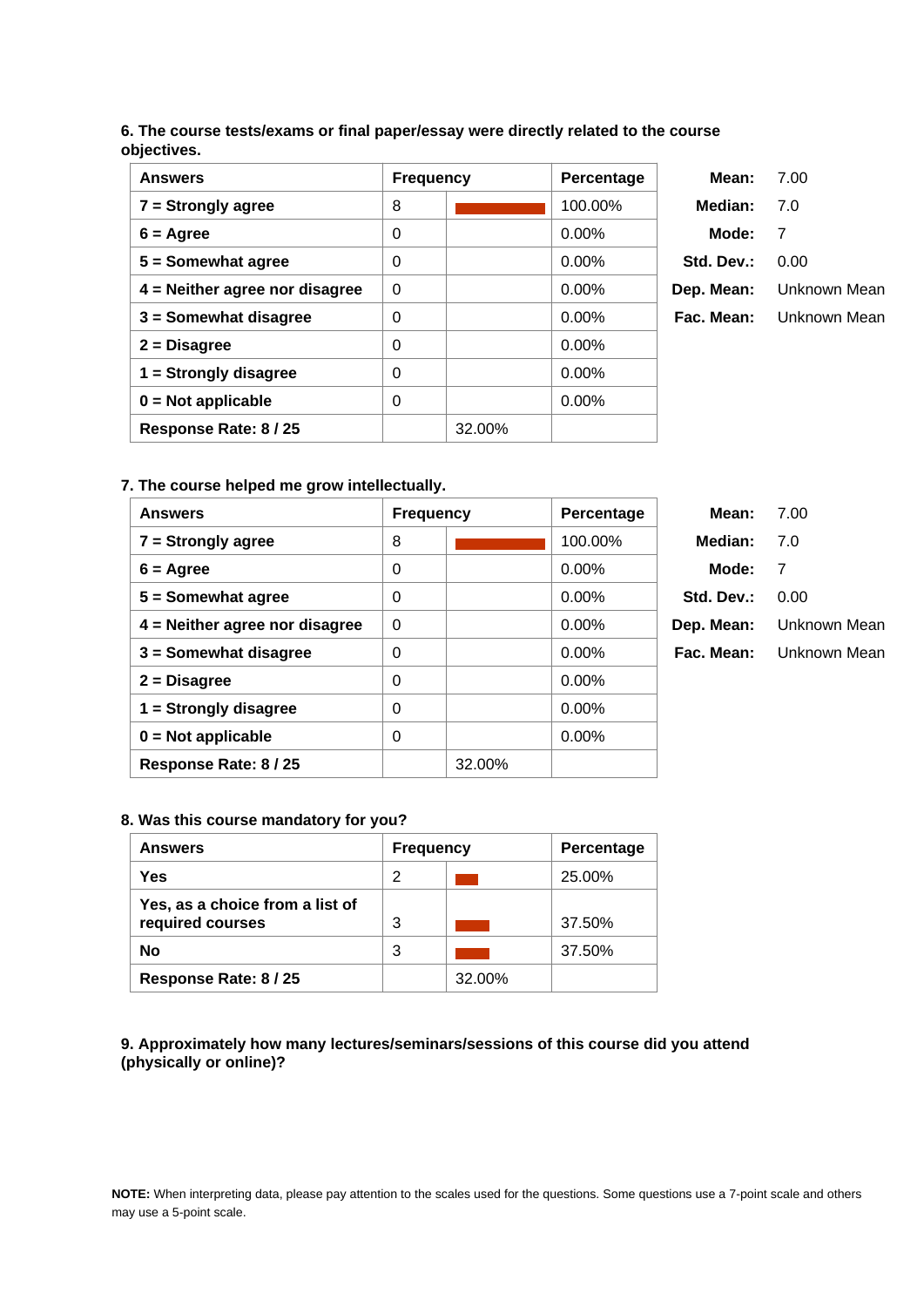| <b>Answers</b>          | <b>Frequency</b> |        | Percentage |
|-------------------------|------------------|--------|------------|
| All of them             | 7                |        | 87.50%     |
| Almost all of them      |                  |        | 12.50%     |
| More than half          |                  |        | $0.00\%$   |
| About half of them      | 0                |        | $0.00\%$   |
| Fewer than half of them | ი                |        | $0.00\%$   |
| Response Rate: 8 / 25   |                  | 32.00% |            |

# **Evaluation of Course Level Questions**

# **Evaluation of LECT 01**

**1. The instructor taught the course content (e.g. ideas, concepts, theories) in a well-organized manner.**

| <b>Answers</b>                 | <b>Frequency</b> |        | Percentage | Mean:      | 4.88          |
|--------------------------------|------------------|--------|------------|------------|---------------|
| $5 =$ Strongly Agree           |                  |        | 87.50%     | Median:    | 5.0           |
| 4 = Somewhat Agree             |                  |        | 12.50%     | Mode:      | 5             |
| 3 = Neither Agree nor Disagree | 0                |        | $0.00\%$   | Std. Dev.: | 0.35          |
| 2 = Somewhat Disagree          | 0                |        | 0.00%      | Dep. Mean: | Unknown Mean* |
| 1 = Strongly Disagree          | 0                |        | $0.00\%$   | Fac. Mean: | Unknown Mean* |
| Response Rate: 8 / 25          |                  | 32.00% |            |            |               |

\* This mean is based only on responses received through the online course evaluation (ONCE) system.

## **2. The instructor used teaching strategies effectively (e.g. examples, case studies, role-play, visuals and, if applicable, technology) to clarify the course content.**

| <b>Answers</b>                 | <b>Frequency</b> |        | Percentage | Mean:      | 4.88          |
|--------------------------------|------------------|--------|------------|------------|---------------|
| $5 =$ Strongly Agree           | 7                |        | 87.50%     | Median:    | 5.0           |
| 4 = Somewhat Agree             | 1                |        | 12.50%     | Mode:      | 5             |
| 3 = Neither Agree nor Disagree | 0                |        | $0.00\%$   | Std. Dev.: | 0.35          |
| 2 = Somewhat Disagree          | 0                |        | 0.00%      | Dep. Mean: | Unknown Mean* |
| 1 = Strongly Disagree          | 0                |        | 0.00%      | Fac. Mean: | Unknown Mean* |
| Response Rate: 8 / 25          |                  | 32.00% |            |            |               |

\* This mean is based only on responses received through the online course evaluation (ONCE) system.

## **3. The instructor's style of presentation held my interest.**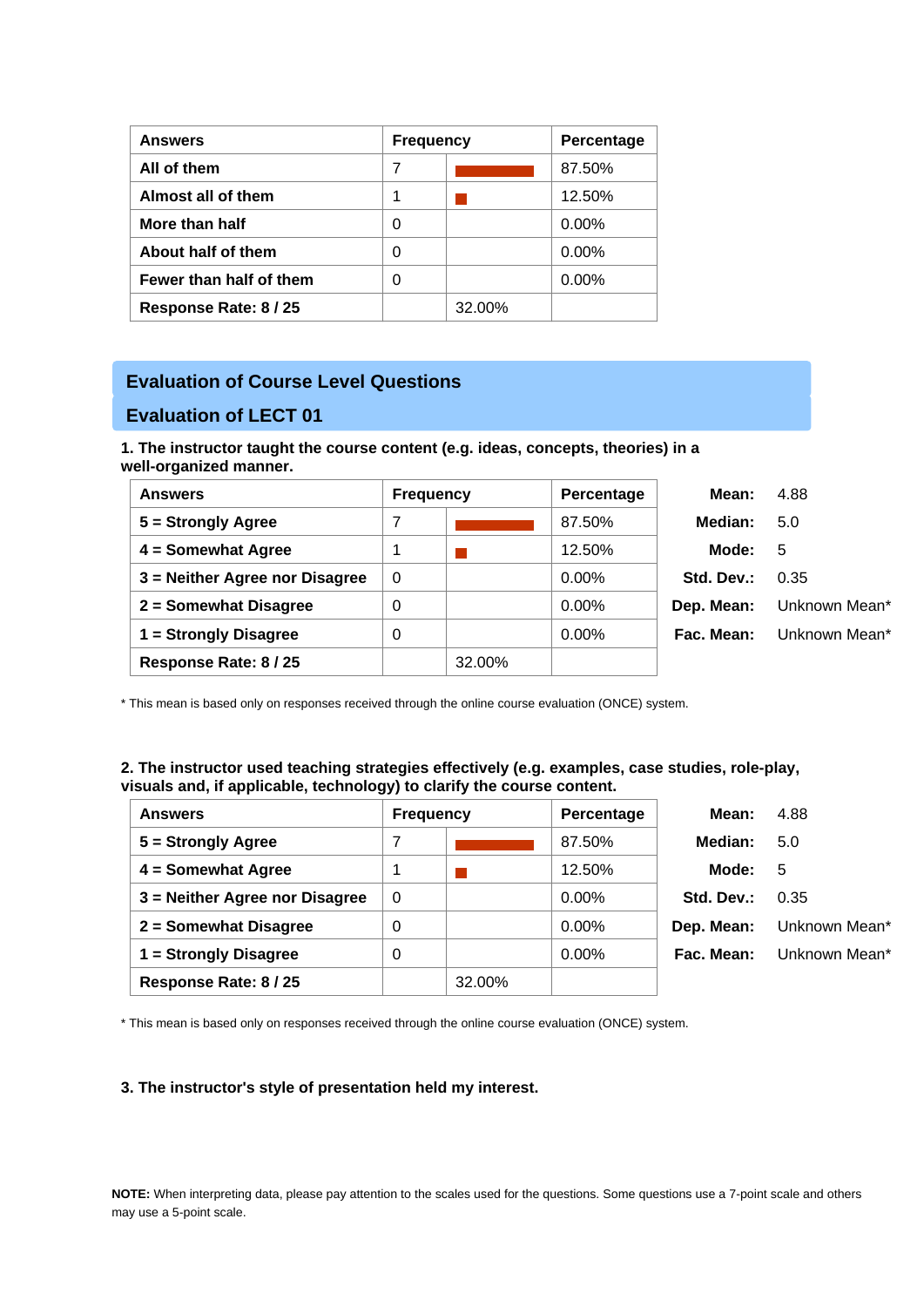| <b>Answers</b>                 | <b>Frequency</b> |        | Percentage | Mean:      | 4.88          |
|--------------------------------|------------------|--------|------------|------------|---------------|
| $5 =$ Strongly Agree           |                  |        | 87.50%     | Median:    | 5.0           |
| 4 = Somewhat Agree             |                  |        | 12.50%     | Mode:      | -5            |
| 3 = Neither Agree nor Disagree | $\overline{0}$   |        | $0.00\%$   | Std. Dev.: | 0.35          |
| 2 = Somewhat Disagree          | 0                |        | $0.00\%$   | Dep. Mean: | Unknown Mean* |
| 1 = Strongly Disagree          | 0                |        | $0.00\%$   | Fac. Mean: | Unknown Mean* |
| Response Rate: 8 / 25          |                  | 32.00% |            |            |               |

**4. The instructor provided reasonable opportunities (e.g. office hours, time at the beginning and end of classes, virtual office hours in an online course) for responding to students' questions.**

| <b>Answers</b>                 | <b>Frequency</b> |        | Percentage | Mean:      | 5.00          |
|--------------------------------|------------------|--------|------------|------------|---------------|
| 5 = Strongly Agree             | 8                |        | 100.00%    | Median:    | 5.0           |
| 4 = Somewhat Agree             | 0                |        | $0.00\%$   | Mode:      | 5             |
| 3 = Neither Agree nor Disagree | $\mathbf 0$      |        | 0.00%      | Std. Dev.: | 0.00          |
| 2 = Somewhat Disagree          | 0                |        | 0.00%      | Dep. Mean: | Unknown Mean* |
| 1 = Strongly Disagree          | 0                |        | $0.00\%$   | Fac. Mean: | Unknown Mean* |
| Response Rate: 8 / 25          |                  | 32.00% |            |            |               |

\* This mean is based only on responses received through the online course evaluation (ONCE) system.

#### **5. The assignments in this course stimulated my learning of the material.**

| <b>Answers</b>                 | <b>Frequency</b> |        | Percentage | Mean:      | 5.00          |
|--------------------------------|------------------|--------|------------|------------|---------------|
| 5 = Strongly Agree             | 8                |        | 100.00%    | Median:    | 5.0           |
| 4 = Somewhat Agree             | 0                |        | $0.00\%$   | Mode:      | -5            |
| 3 = Neither Agree nor Disagree | 0                |        | $0.00\%$   | Std. Dev.: | 0.00          |
| 2 = Somewhat Disagree          | 0                |        | $0.00\%$   | Dep. Mean: | Unknown Mean* |
| 1 = Strongly Disagree          | 0                |        | $0.00\%$   | Fac. Mean: | Unknown Mean* |
| Response Rate: 8 / 25          |                  | 32.00% |            |            |               |

\* This mean is based only on responses received through the online course evaluation (ONCE) system.

#### **6. In this course, I received timely feedback on assignments and assessments.**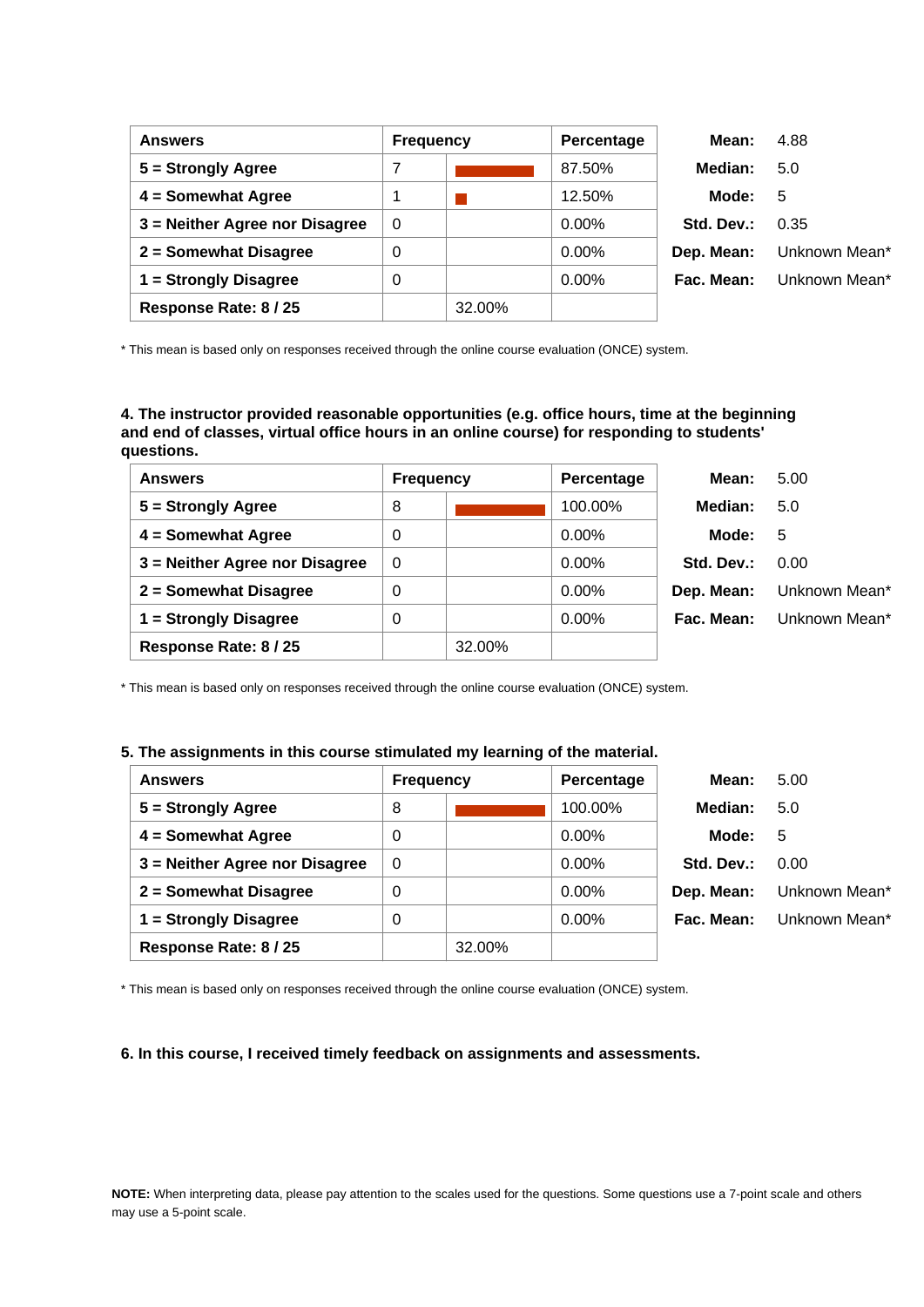| <b>Answers</b>                 | <b>Frequency</b> |        | Percentage | Mean:      | 4.62          |
|--------------------------------|------------------|--------|------------|------------|---------------|
| 5 = Strongly Agree             | 6                |        | 75.00%     | Median:    | 5.0           |
| 4 = Somewhat Agree             |                  |        | 12.50%     | Mode:      | - 5           |
| 3 = Neither Agree nor Disagree | 1                |        | 12.50%     | Std. Dev.: | 0.74          |
| 2 = Somewhat Disagree          | 0                |        | $0.00\%$   | Dep. Mean: | Unknown Mean* |
| 1 = Strongly Disagree          | 0                |        | $0.00\%$   | Fac. Mean: | Unknown Mean* |
| Response Rate: 8 / 25          |                  | 32.00% |            |            |               |

# **7. If applicable in this course, the feedback I received from the instructor on assignments and assessments was constructive and helpful for my learning.**

| <b>Answers</b>                 | <b>Frequency</b> |        | Percentage | Mean:      | 5.00          |
|--------------------------------|------------------|--------|------------|------------|---------------|
| 5 = Strongly Agree             | 8                |        | 100.00%    | Median:    | 5.0           |
| 4 = Somewhat Agree             | 0                |        | $0.00\%$   | Mode:      | 5             |
| 3 = Neither Agree nor Disagree | $\Omega$         |        | $0.00\%$   | Std. Dev.: | 0.00          |
| 2 = Somewhat Disagree          | 0                |        | $0.00\%$   | Dep. Mean: | Unknown Mean* |
| 1 = Strongly Disagree          | 0                |        | $0.00\%$   | Fac. Mean: | Unknown Mean* |
| Response Rate: 8 / 25          |                  | 32.00% |            |            |               |

\* This mean is based only on responses received through the online course evaluation (ONCE) system.

### **8. The instructor helped me understand the importance and significance of the course content.**

| <b>Answers</b>                 | <b>Frequency</b> |        | Percentage | Mean:      | 5.00          |
|--------------------------------|------------------|--------|------------|------------|---------------|
| 5 = Strongly Agree             | 8                |        | 100.00%    | Median:    | 5.0           |
| 4 = Somewhat Agree             | 0                |        | 0.00%      | Mode:      | 5             |
| 3 = Neither Agree nor Disagree | 0                |        | $0.00\%$   | Std. Dev.: | 0.00          |
| 2 = Somewhat Disagree          | 0                |        | 0.00%      | Dep. Mean: | Unknown Mean* |
| 1 = Strongly Disagree          | 0                |        | $0.00\%$   | Fac. Mean: | Unknown Mean* |
| Response Rate: 8 / 25          |                  | 32.00% |            |            |               |

\* This mean is based only on responses received through the online course evaluation (ONCE) system.

#### **9. Overall, the instructor was an effective teacher in this course.**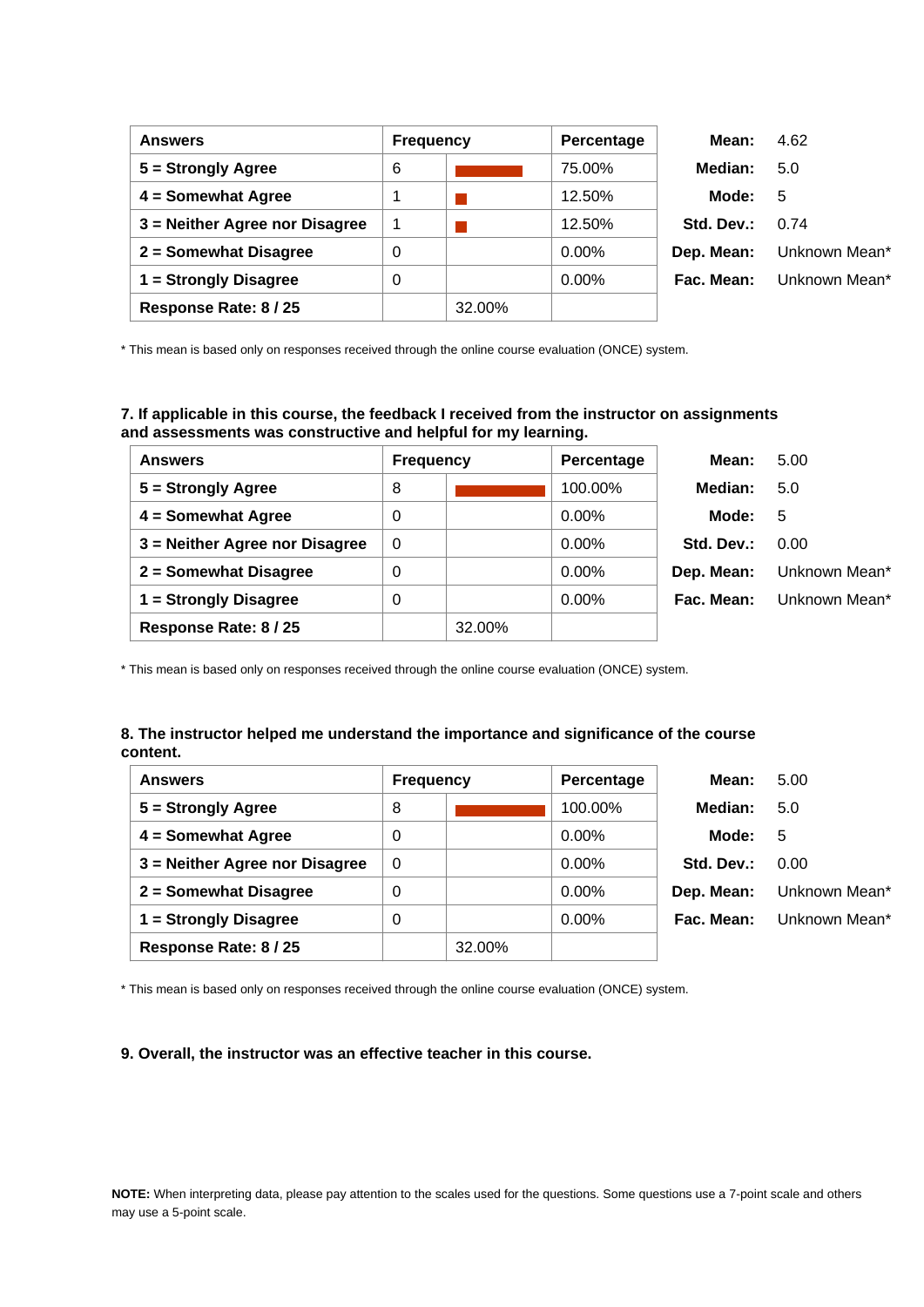| <b>Answers</b>                 | <b>Frequency</b> |        | Percentage | Mean:      | 4.75          |
|--------------------------------|------------------|--------|------------|------------|---------------|
| $5 =$ Strongly Agree           | 6                |        | 75.00%     | Median:    | 5.0           |
| 4 = Somewhat Agree             | 2                |        | 25.00%     | Mode:      | 5             |
| 3 = Neither Agree nor Disagree | $\Omega$         |        | $0.00\%$   | Std. Dev.: | 0.46          |
| 2 = Somewhat Disagree          | 0                |        | $0.00\%$   | Dep. Mean: | Unknown Mean* |
| 1 = Strongly Disagree          | 0                |        | $0.00\%$   | Fac. Mean: | Unknown Mean* |
| Response Rate: 8 / 25          |                  | 32.00% |            |            |               |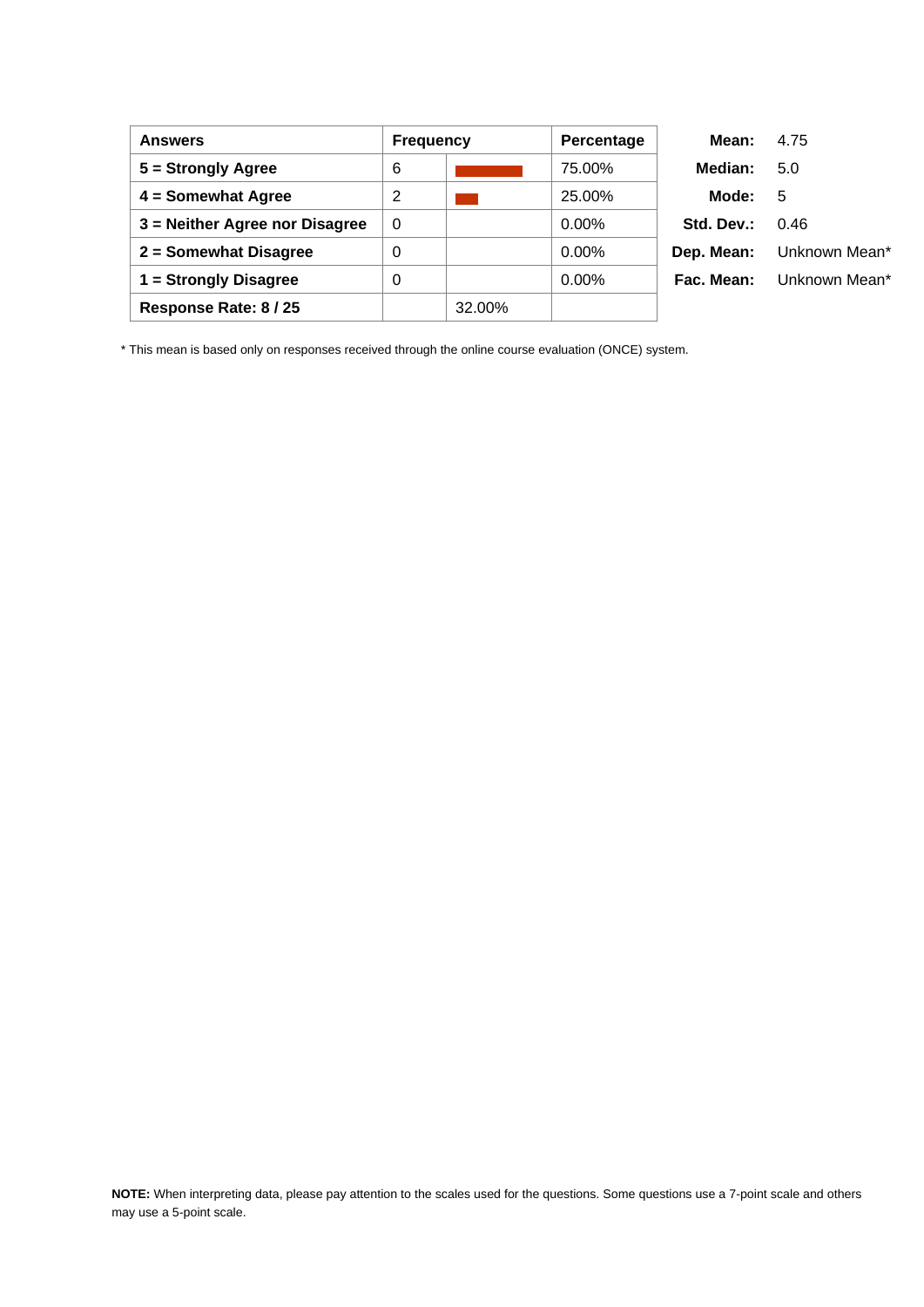

## **ESSAY RESULTS**

**Essay Results for**: AP PHIL 3260 Philosophy of Psychology

**Academic Year**: 2021

**Section(s)**: A

**Response Rate**: 32.00% (8/25)

## **Evaluation of LECT 01**

#### 1) **What would be your suggestions to improve this course?**

- Open book weekly quizzes.

Instructor: Javier Gomez-Lavin

- I cannot think of any improvements for this course. It was quite dense in terms of the readings, but that did not detract at all from the overall quality of the course.

Instructor: Javier Gomez-Lavin

- reduce the readings, less on Fodor more on the other parts or more of a connection to Fodor in subsequent readings

Instructor: Javier Gomez-Lavin

- I believe that the course material was well chosen. The material had been difficult at the beginning, but this was explained by Professor Gomez-Lavin. I believe that there may have been too much material covered in the course because we struggled to cover everything we had hoped to cover, and the material that was covered near the end was rushed.

Instructor: Javier Gomez-Lavin

- Have the students be more engaging, i.e., ask students who never interact with the course give their input on topics, have students engage with each other, etc. The readings were a bit heavy, but they were all extremely relevant to the topics outlined in the syllabus.

Instructor: Javier Gomez-Lavin

- A break within lectures, 3 straight hours of philosophy can be a lot.

Instructor: Javier Gomez-Lavin

#### - Everything was fantastic.

Instructor: Javier Gomez-Lavin

#### 2) **Do you have any additional comments about this course, including labs or other features if applicable?**

- Great course.

Instructor: Javier Gomez-Lavin

- No.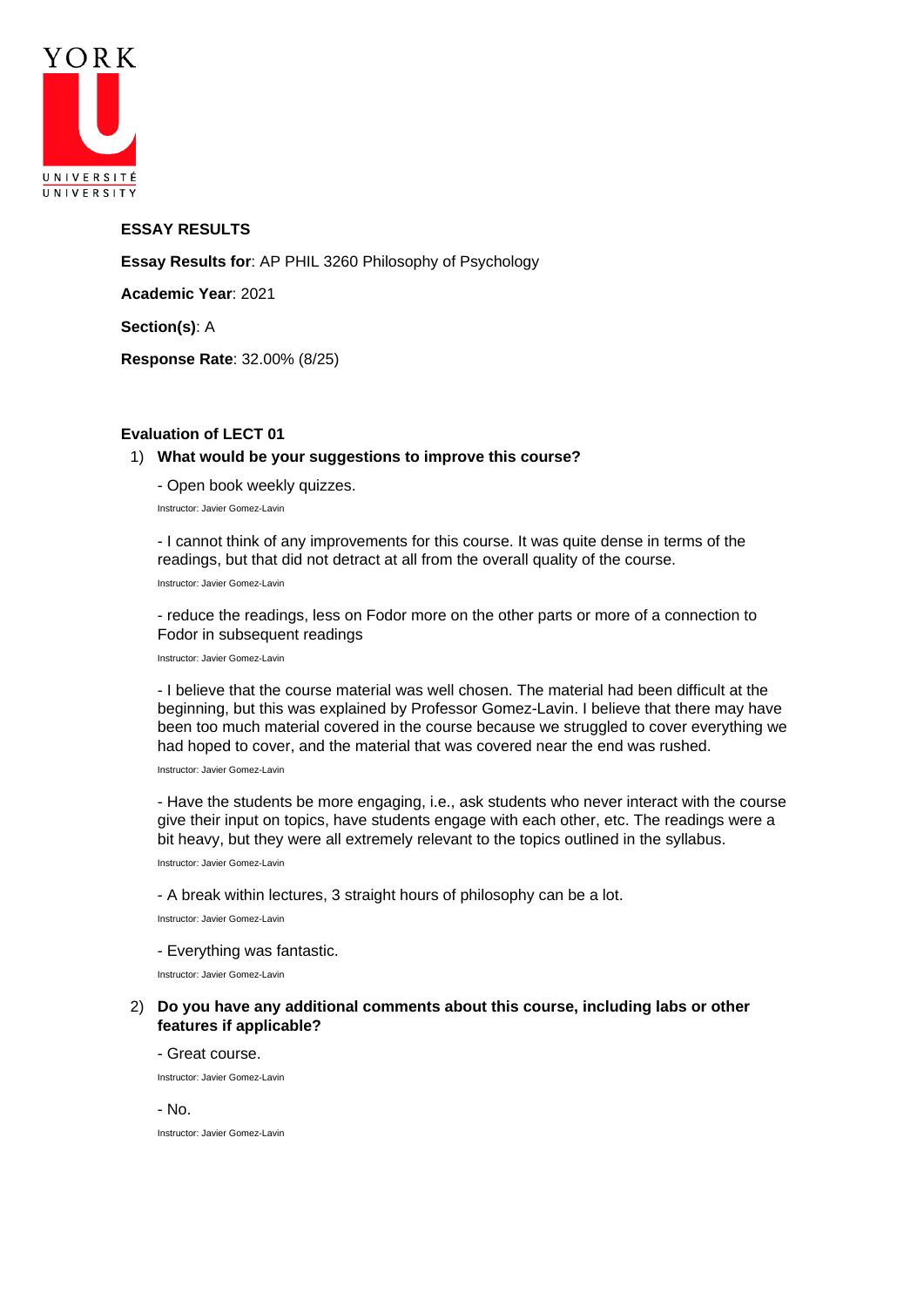- Prof mentioned wanting to have more of a chance for students to interact with each other and share ideas but pandemic restricted ability to do so. I think he was able to facilitate conversations quite well, but for future consideration, reading reviews between students prior to full class discussions might have made the class discussion more robust. Having the mandatory meeting with the prof about the essay outline was excellent, I would not have spoken to him about it otherwise and likely would have struggled more with the essay.

Instructor: Javier Gomez-Lavin

#### - N/A

Instructor: Javier Gomez-Lavin

- This course was mandatory for me, but it ended up being one of the best courses that I took in my entire York University career. The professor was not only engaging, but made the material as relatable as possible for the students and gave students the very best chances of succeeding. Would highly recommend this course (specifically this professor) to others.

Instructor: Javier Gomez-Lavin

- the professor really took the time to make sure that everyone was following the material. he would often explain by walking around in class, which would feel like everyone is included in the discussion, and its not just the front row involved in the class.

Instructor: Javier Gomez-Lavin

- n/a Instructor: Javier Gomez-Lavin - No.

Instructor: Javier Gomez-Lavin

### 3) **Do you have any other observations or comments about the course instructor, lab leader, teaching assistant or marker/grader that you wish to add?**

- Great course.

Instructor: Javier Gomez-Lavin

- Professor Gomez-Lavin is an unbelievable professor. I hope I have the pleasure of taking a course with him in the future.

Instructor: Javier Gomez-Lavin

- Professor Gomez-Lavin is great instructor because he is incredibly knowledgeable, he does not have difficulty explaining difficult concepts and because he is involved with getting to know his students which makes him very approachable. I really enjoyed his energy in class, his lectures did often captivate me, and I believe I learned a significant amount on this topic which I believe I regularly struggle with (or have struggled with under different instructors). I do believe that Professor Gomez-Lavin's lectures would be improved if there were greater structure in each of his classes; I walked away, at times, with disorganized thoughts on the course material that would have to be corrected later, and at time with further review in later classes. I believe additional structure would have allowed him to cover more of the course material sufficiently. I really did enjoy the class and Professor Gomez-Lavin's leadership, I have been apprehensive toward CogSci/Phil courses in the past, but I feel much more confident with my capacity to understand the topic now after this course.

Instructor: Javier Gomez-Lavin

- Amazing professor! Went above and beyond his duties as he not only taught us about the course material, but also taught us strategies that could be applied to academia in general, i.e., learning how to efficiently read articles, experiments, and texts. Absolutely amazing!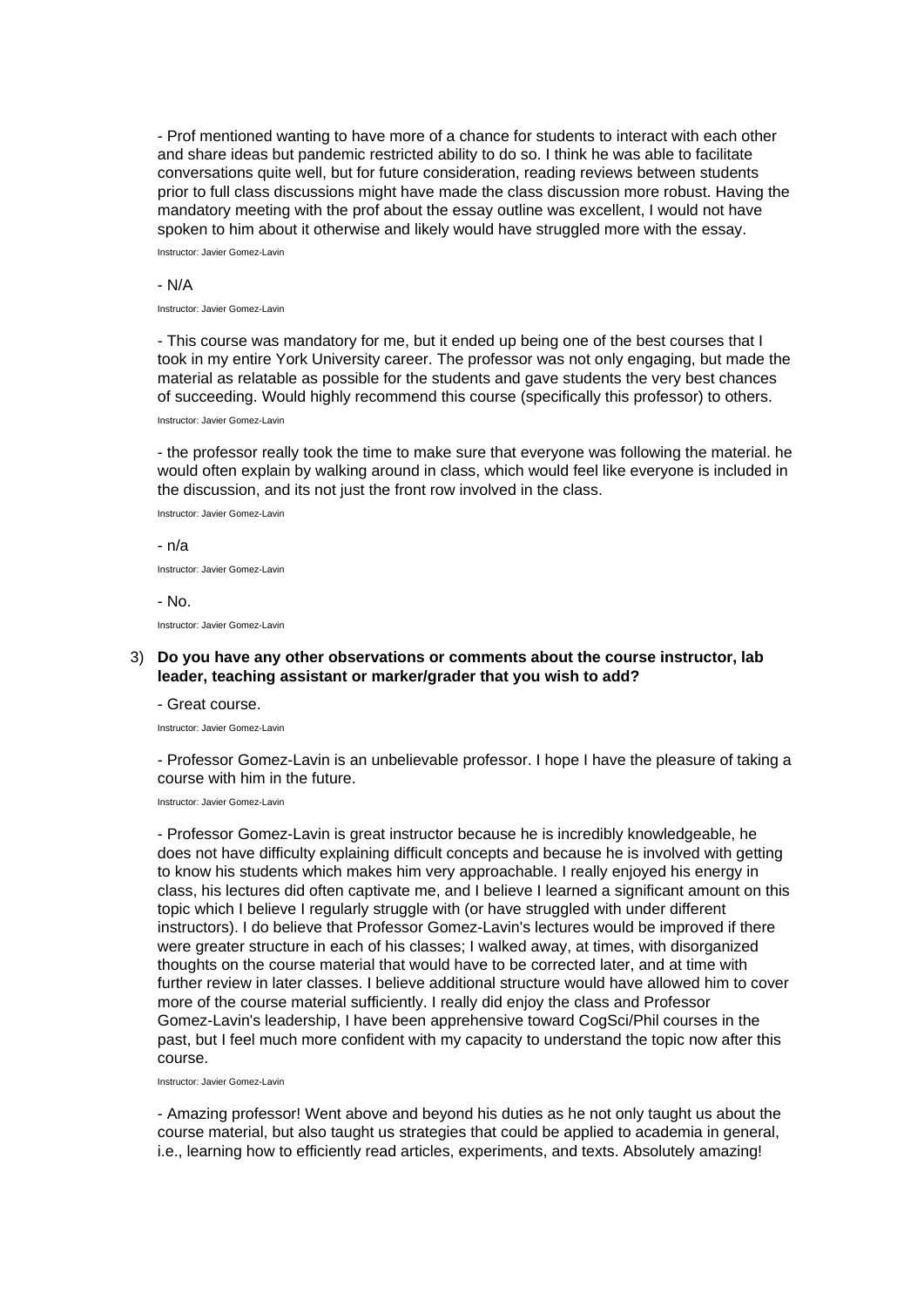Instructor: Javier Gomez-Lavin

- This professor was so passionate and excited about teaching it made me so motivated to learn. he created an interesting and personal class room where i felt comfortable to ask lots of questions.

Instructor: Javier Gomez-Lavin

- Professor Gomez-Lavin genuinely cares about his students- not only how they are doing in the class but their well being (insofar as how they feel in the class and what not). He?s always full of energy which is great, you can tell he is very passionate about what he does. Not only that, he is always trying to improve throughout the term to be better for next term, always asking for feedback from students. He made what I thought would be a very dry, hard course, something intellectual exciting and worthwhile.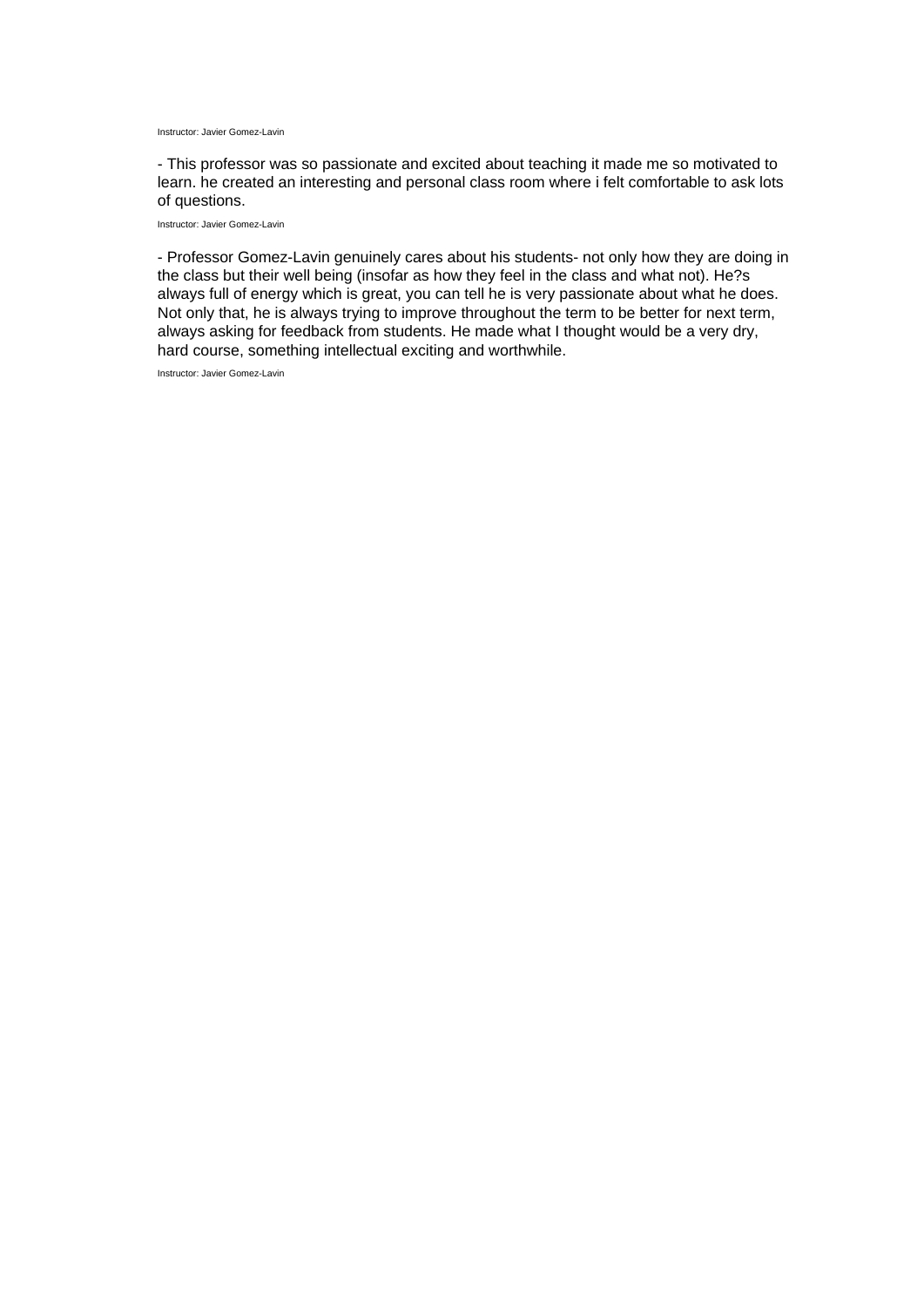

## **NUMERIC RESULTS**

**Numeric Results for**: AP PHIL 3635 Philosophy of Neuroscience

**Academic Year**: 2021

**Section(s)**: A

**Response Rate**: 41.18% (7/17)

**Instructor**: Javier Gomez-Lavin

# **Evaluation of Core Institutional Questions**

**1. A comprehensive roadmap of the course (i.e., a syllabus or course outline, a breakdown with topics, assignments and exams etc.) was provided.**

| <b>Answers</b>                   | <b>Frequency</b> |        | Percentage | Mean:      | 6.86         |
|----------------------------------|------------------|--------|------------|------------|--------------|
| $7 =$ Strongly agree             | 6                |        | 85.71%     | Median:    | 7            |
| $6 = \text{Agree}$               | 1                |        | 14.29%     | Mode:      | 7            |
| $5 =$ Somewhat agree             | 0                |        | $0.00\%$   | Std. Dev.: | 0.38         |
| $4$ = Neither agree nor disagree | $\Omega$         |        | $0.00\%$   | Dep. Mean: | Unknown Mean |
| $3 =$ Somewhat disagree          | 0                |        | $0.00\%$   | Fac. Mean: | Unknown Mean |
| $2 = Disagree$                   | 0                |        | 0.00%      |            |              |
| $1 =$ Strongly disagree          | 0                |        | $0.00\%$   |            |              |
| $0 = Not applicable$             | 0                |        | 0.00%      |            |              |
| Response Rate: 7/17              |                  | 41.18% |            |            |              |

# **2. The roadmap provided was mostly followed.**

| <b>Answers</b>                   | <b>Frequency</b> |        | Percentage | Mean:      | 6.71         |
|----------------------------------|------------------|--------|------------|------------|--------------|
| $7 =$ Strongly agree             | 6                |        | 85.71%     | Median:    | 7            |
| $6 = \text{Agree}$               | 0                |        | 0.00%      | Mode:      | 7            |
| $5 =$ Somewhat agree             | 1                |        | 14.29%     | Std. Dev.: | 0.76         |
| $4$ = Neither agree nor disagree | $\mathbf 0$      |        | $0.00\%$   | Dep. Mean: | Unknown Mean |
| $3 =$ Somewhat disagree          | 0                |        | $0.00\%$   | Fac. Mean: | Unknown Mean |
| $2 = Disagree$                   | 0                |        | 0.00%      |            |              |
| $1 =$ Strongly disagree          | 0                |        | 0.00%      |            |              |
| $0 = Not applicable$             | 0                |        | 0.00%      |            |              |
| Response Rate: 7/17              |                  | 41.18% |            |            |              |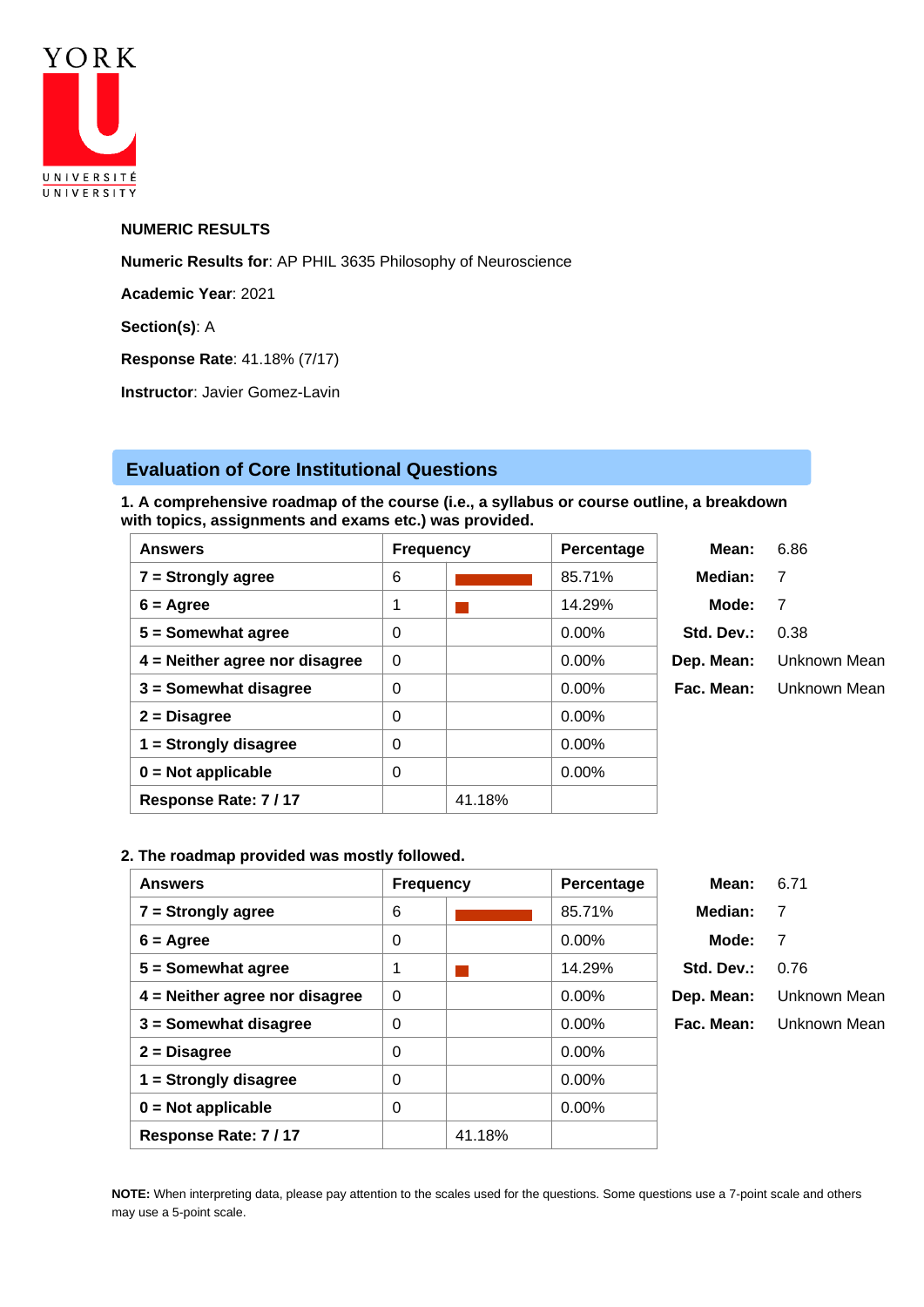**3. Important policies and procedures (e.g., attendance, participation, missed tests, late assignments, contacting instructors, etc.) were stated in the course outline.**

| <b>Answers</b>                   | <b>Frequency</b> |        | Percentage | Mean:      | 7.00           |
|----------------------------------|------------------|--------|------------|------------|----------------|
| $7 =$ Strongly agree             | 7                |        | 100.00%    | Median:    | - 7            |
| $6 = \text{Agree}$               | 0                |        | $0.00\%$   | Mode:      | $\overline{7}$ |
| $5 =$ Somewhat agree             | 0                |        | $0.00\%$   | Std. Dev.: | 0.00           |
| $4$ = Neither agree nor disagree | $\Omega$         |        | $0.00\%$   | Dep. Mean: | Unknown Mean   |
| $3 =$ Somewhat disagree          | 0                |        | $0.00\%$   | Fac. Mean: | Unknown Mean   |
| $2 = Disagree$                   | 0                |        | 0.00%      |            |                |
| $1 =$ Strongly disagree          | 0                |        | $0.00\%$   |            |                |
| $0 = Not applicable$             | 0                |        | $0.00\%$   |            |                |
| Response Rate: 7/17              |                  | 41.18% |            |            |                |

**4. The course materials (e.g., course kits, textbooks, readings, audio visual materials, lab manuals, websites, etc.) helped me achieve the course objectives.**

| <b>Answers</b>                   | <b>Frequency</b> |        | Percentage | Mean:      | 6.57         |
|----------------------------------|------------------|--------|------------|------------|--------------|
| $7 =$ Strongly agree             | 6                |        | 85.71%     | Median:    | 7            |
| $6 = \text{Agree}$               | 0                |        | $0.00\%$   | Mode:      | 7            |
| $5 =$ Somewhat agree             | 0                |        | $0.00\%$   | Std. Dev.: | 1.13         |
| $4$ = Neither agree nor disagree | 1                |        | 14.29%     | Dep. Mean: | Unknown Mean |
| $3 =$ Somewhat disagree          | 0                |        | $0.00\%$   | Fac. Mean: | Unknown Mean |
| $2 = Disagree$                   | 0                |        | $0.00\%$   |            |              |
| $1 =$ Strongly disagree          | $\Omega$         |        | $0.00\%$   |            |              |
| $0 = Not applicable$             | 0                |        | $0.00\%$   |            |              |
| Response Rate: 7/17              |                  | 41.18% |            |            |              |

**5. The course activities (e.g., lectures, discussions, simulations, assignments, exercises and presentations, etc.) helped me achieve the course objectives.**

| <b>Answers</b>                   | <b>Frequency</b> |        | Percentage | Mean:      | 6.86         |
|----------------------------------|------------------|--------|------------|------------|--------------|
| $7 =$ Strongly agree             | 6                |        | 85.71%     | Median:    | 7            |
| $6 = \text{Agree}$               | 1                |        | 14.29%     | Mode:      | -7           |
| $5 =$ Somewhat agree             | 0                |        | $0.00\%$   | Std. Dev.: | 0.38         |
| $4$ = Neither agree nor disagree | $\Omega$         |        | $0.00\%$   | Dep. Mean: | Unknown Mean |
| $3 =$ Somewhat disagree          | 0                |        | $0.00\%$   | Fac. Mean: | Unknown Mean |
| $2 = Disagree$                   | 0                |        | $0.00\%$   |            |              |
| $1 =$ Strongly disagree          | 0                |        | $0.00\%$   |            |              |
| $0 = Not applicable$             | 0                |        | $0.00\%$   |            |              |
| Response Rate: 7/17              |                  | 41.18% |            |            |              |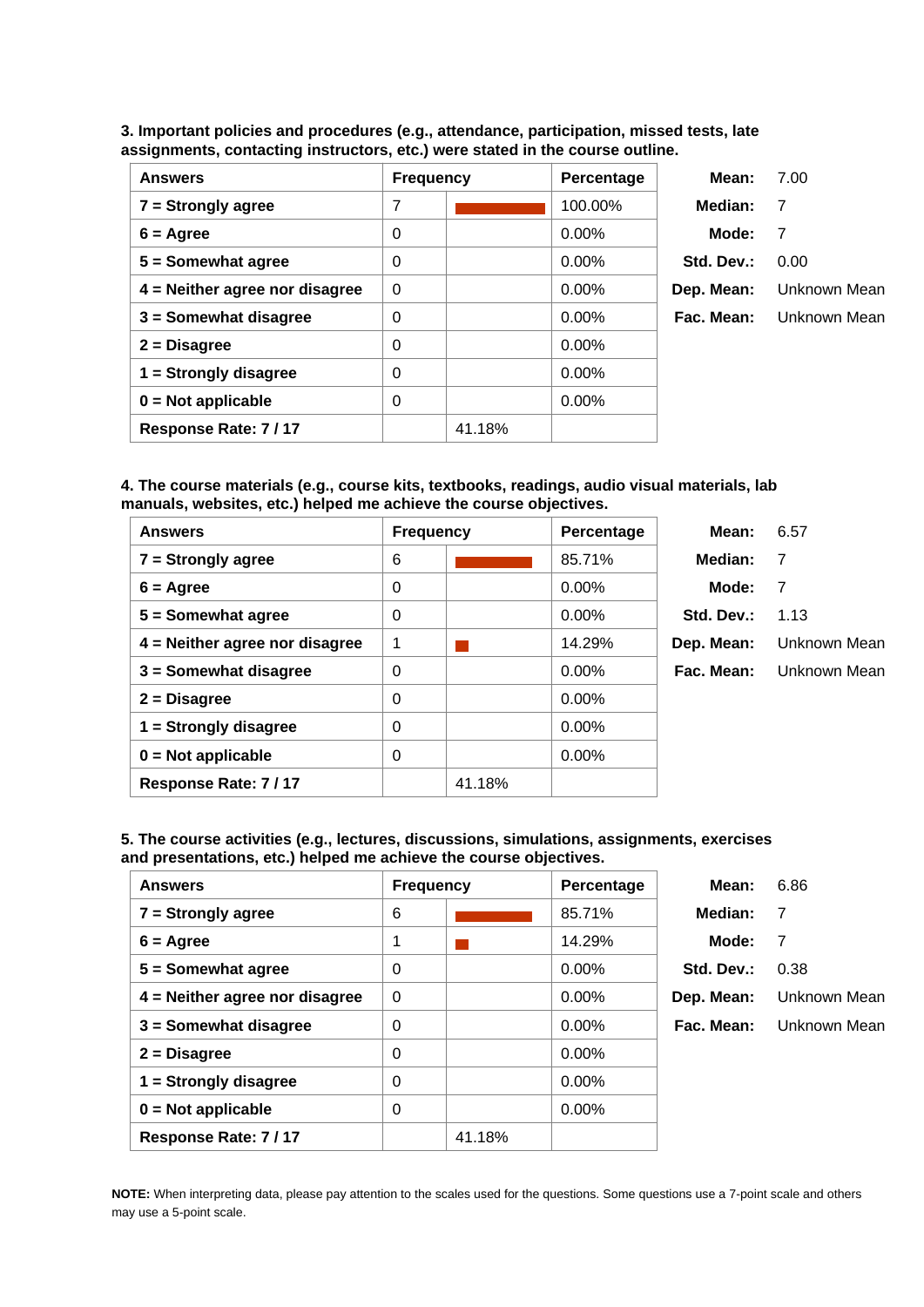# **6. The course tests/exams or final paper/essay were directly related to the course objectives.**

| <b>Answers</b>                   | <b>Frequency</b> |        | Percentage | Mean:      | 7.00           |
|----------------------------------|------------------|--------|------------|------------|----------------|
| $7 =$ Strongly agree             | 7                |        | 100.00%    | Median:    | $\overline{7}$ |
| $6 = \text{Agree}$               | 0                |        | $0.00\%$   | Mode:      | 7              |
| $5 =$ Somewhat agree             | 0                |        | $0.00\%$   | Std. Dev.: | 0.00           |
| $4$ = Neither agree nor disagree | $\Omega$         |        | $0.00\%$   | Dep. Mean: | Unknown Mean   |
| $3 =$ Somewhat disagree          | $\mathbf 0$      |        | $0.00\%$   | Fac. Mean: | Unknown Mean   |
| $2 = Disagree$                   | 0                |        | $0.00\%$   |            |                |
| $1 =$ Strongly disagree          | 0                |        | $0.00\%$   |            |                |
| $0 = Not applicable$             | $\Omega$         |        | $0.00\%$   |            |                |
| Response Rate: 7/17              |                  | 41.18% |            |            |                |

# **7. The course helped me grow intellectually.**

| <b>Answers</b>                   | <b>Frequency</b> |        | <b>Percentage</b> | Mean:      | 6.86           |
|----------------------------------|------------------|--------|-------------------|------------|----------------|
| $7 =$ Strongly agree             | 6                |        | 85.71%            | Median:    | $\overline{7}$ |
| $6 = \text{Agree}$               | 1                |        | 14.29%            | Mode:      | 7              |
| $5 =$ Somewhat agree             | $\Omega$         |        | $0.00\%$          | Std. Dev.: | 0.38           |
| $4$ = Neither agree nor disagree | $\Omega$         |        | $0.00\%$          | Dep. Mean: | Unknown Mean   |
| $3 =$ Somewhat disagree          | 0                |        | $0.00\%$          | Fac. Mean: | Unknown Mean   |
| $2 = Disagree$                   | $\Omega$         |        | $0.00\%$          |            |                |
| $1 =$ Strongly disagree          | $\Omega$         |        | $0.00\%$          |            |                |
| $0 = Not applicable$             | $\Omega$         |        | $0.00\%$          |            |                |
| Response Rate: 7/17              |                  | 41.18% |                   |            |                |

## **8. Was this course mandatory for you?**

| <b>Answers</b>                                      | <b>Frequency</b> |        | <b>Percentage</b> |
|-----------------------------------------------------|------------------|--------|-------------------|
| Yes                                                 |                  |        | 14.29%            |
| Yes, as a choice from a list of<br>required courses | 5                |        | 71.43%            |
| <b>No</b>                                           |                  |        | 14.29%            |
| Response Rate: 7/17                                 |                  | 41.18% |                   |

**9. Approximately how many lectures/seminars/sessions of this course did you attend (physically or online)?**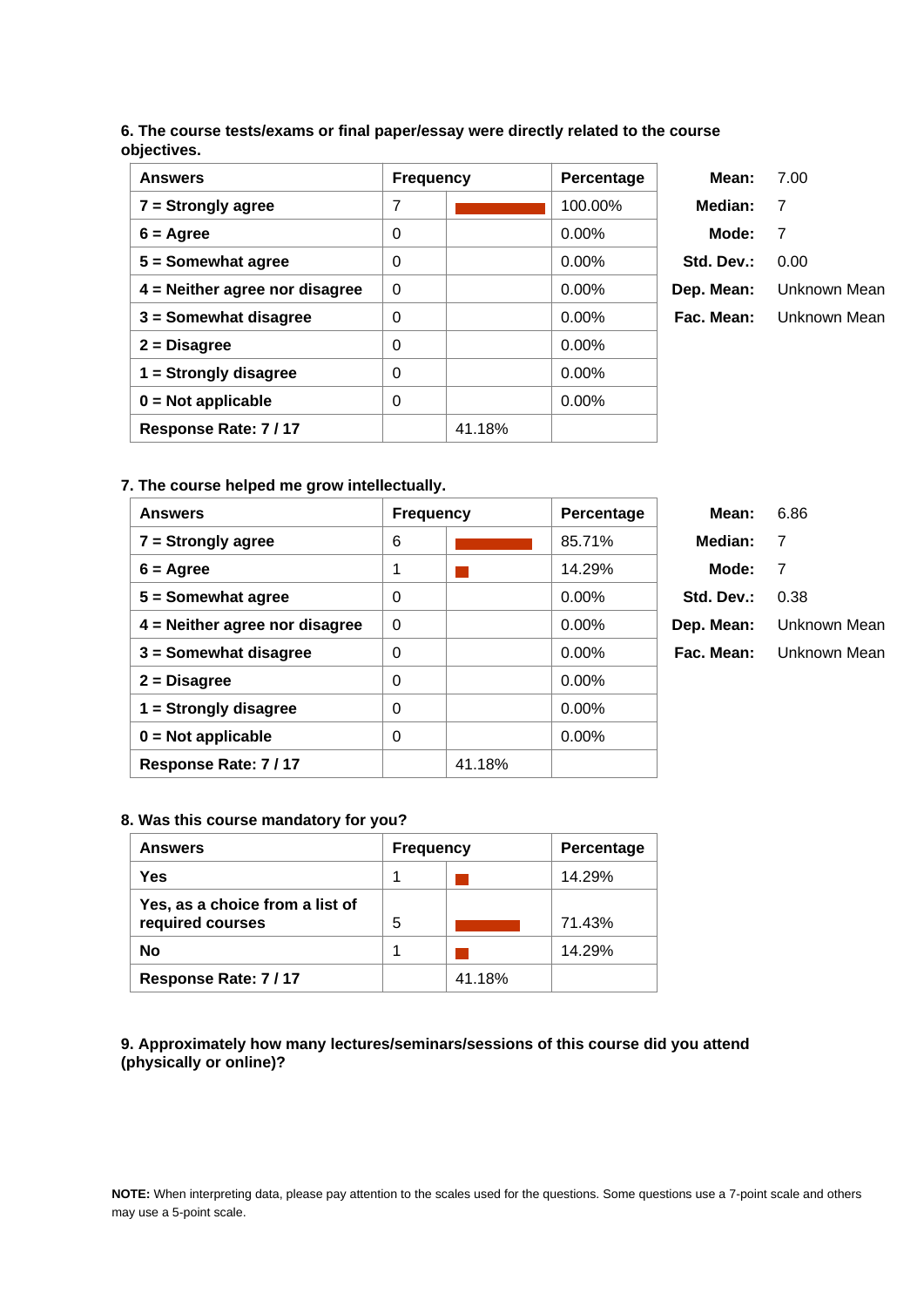| <b>Answers</b>          | <b>Frequency</b> |        | <b>Percentage</b> |
|-------------------------|------------------|--------|-------------------|
| All of them             | 4                |        | 57.14%            |
| Almost all of them      | 3                |        | 42.86%            |
| More than half          | 0                |        | $0.00\%$          |
| About half of them      | 0                |        | $0.00\%$          |
| Fewer than half of them | 0                |        | $0.00\%$          |
| Response Rate: 7/17     |                  | 41.18% |                   |

# **Evaluation of Course Level Questions**

# **Evaluation of LECT 01**

**1. The instructor taught the course content (e.g. ideas, concepts, theories) in a well-organized manner.**

| <b>Answers</b>                 | <b>Frequency</b> |        | Percentage | Mean:      | 4.43          |
|--------------------------------|------------------|--------|------------|------------|---------------|
| 5 = Strongly Agree             | 5                |        | 71.43%     | Median:    | 5             |
| 4 = Somewhat Agree             |                  |        | 14.29%     | Mode:      | -5            |
| 3 = Neither Agree nor Disagree | $\Omega$         |        | 0.00%      | Std. Dev.: | 1.13          |
| 2 = Somewhat Disagree          |                  |        | 14.29%     | Dep. Mean: | Unknown Mean* |
| 1 = Strongly Disagree          | 0                |        | $0.00\%$   | Fac. Mean: | Unknown Mean* |
| Response Rate: 7/17            |                  | 41.18% |            |            |               |

\* This mean is based only on responses received through the online course evaluation (ONCE) system.

## **2. The instructor used teaching strategies effectively (e.g. examples, case studies, role-play, visuals and, if applicable, technology) to clarify the course content.**

| <b>Answers</b>                 |   | <b>Frequency</b> | Percentage | Mean:      | 4.86          |
|--------------------------------|---|------------------|------------|------------|---------------|
| $5 =$ Strongly Agree           | 6 |                  | 85.71%     | Median:    | 5             |
| 4 = Somewhat Agree             | 1 |                  | 14.29%     | Mode:      | 5             |
| 3 = Neither Agree nor Disagree | 0 |                  | $0.00\%$   | Std. Dev.: | 0.38          |
| 2 = Somewhat Disagree          | 0 |                  | 0.00%      | Dep. Mean: | Unknown Mean* |
| 1 = Strongly Disagree          | 0 |                  | 0.00%      | Fac. Mean: | Unknown Mean* |
| Response Rate: 7/17            |   | 41.18%           |            |            |               |

\* This mean is based only on responses received through the online course evaluation (ONCE) system.

## **3. The instructor's style of presentation held my interest.**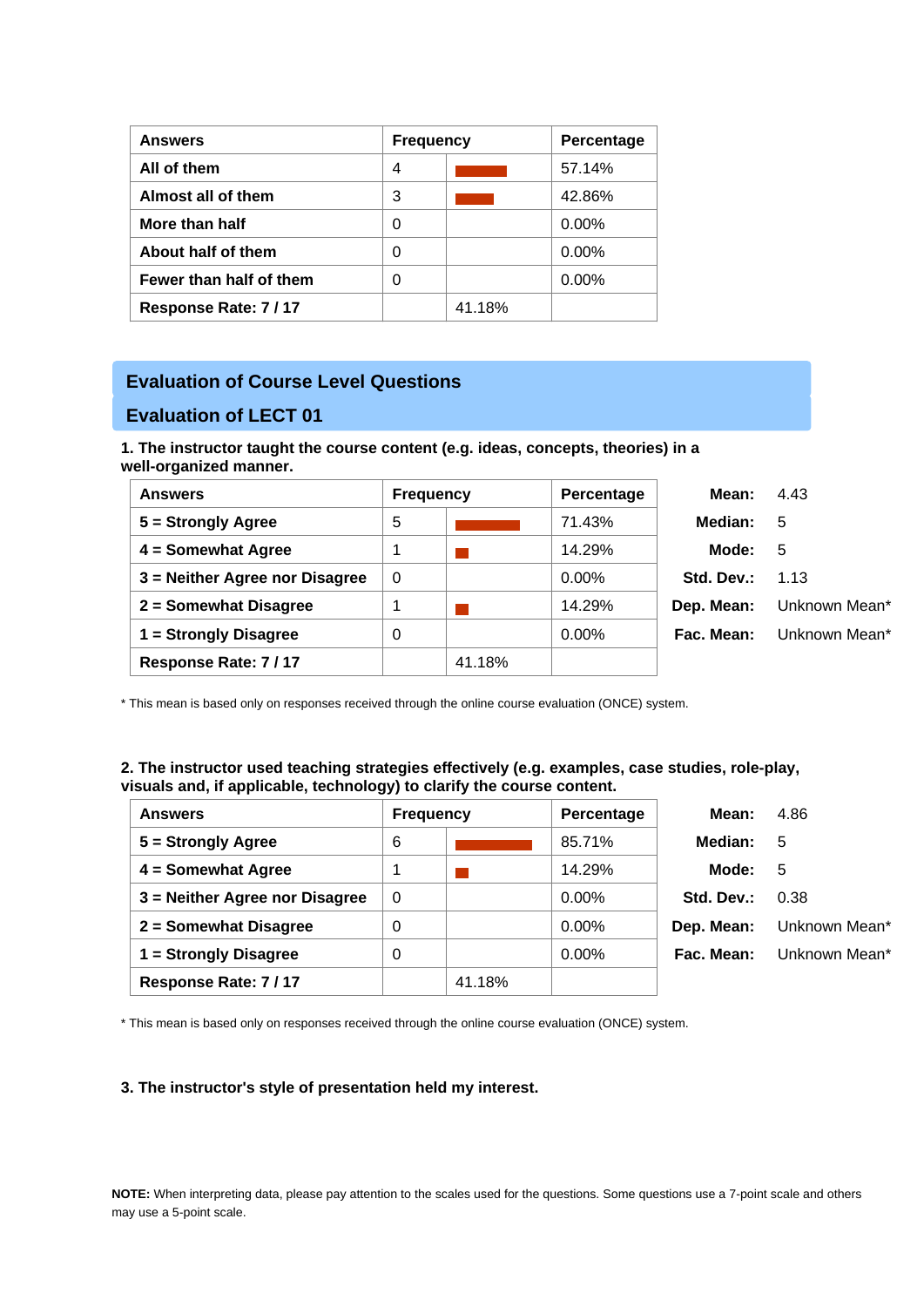| <b>Answers</b>                 | <b>Frequency</b> |        | Percentage | Mean:      | 4.86          |
|--------------------------------|------------------|--------|------------|------------|---------------|
| $5 =$ Strongly Agree           | 6                |        | 85.71%     | Median:    | - 5           |
| 4 = Somewhat Agree             |                  |        | 14.29%     | Mode:      | -5            |
| 3 = Neither Agree nor Disagree | $\overline{0}$   |        | $0.00\%$   | Std. Dev.: | 0.38          |
| 2 = Somewhat Disagree          | 0                |        | $0.00\%$   | Dep. Mean: | Unknown Mean* |
| 1 = Strongly Disagree          | 0                |        | $0.00\%$   | Fac. Mean: | Unknown Mean* |
| Response Rate: 7/17            |                  | 41.18% |            |            |               |

**4. The instructor provided reasonable opportunities (e.g. office hours, time at the beginning and end of classes, virtual office hours in an online course) for responding to students' questions.**

| <b>Answers</b>                 | <b>Frequency</b> |        | Percentage | Mean:      | 5.00          |
|--------------------------------|------------------|--------|------------|------------|---------------|
| $5 =$ Strongly Agree           | 7                |        | 100.00%    | Median:    | 5             |
| $4 =$ Somewhat Agree           | 0                |        | $0.00\%$   | Mode:      | 5             |
| 3 = Neither Agree nor Disagree | $\Omega$         |        | $0.00\%$   | Std. Dev.: | 0.00          |
| 2 = Somewhat Disagree          | 0                |        | 0.00%      | Dep. Mean: | Unknown Mean* |
| 1 = Strongly Disagree          | 0                |        | $0.00\%$   | Fac. Mean: | Unknown Mean* |
| Response Rate: 7/17            |                  | 41.18% |            |            |               |

\* This mean is based only on responses received through the online course evaluation (ONCE) system.

#### **5. The assignments in this course stimulated my learning of the material.**

| <b>Answers</b>                 | <b>Frequency</b> |        | Percentage | Mean:      | 4.86          |
|--------------------------------|------------------|--------|------------|------------|---------------|
| $5 =$ Strongly Agree           | 6                |        | 85.71%     | Median:    | 5             |
| 4 = Somewhat Agree             | 1                |        | 14.29%     | Mode:      | 5             |
| 3 = Neither Agree nor Disagree | $\Omega$         |        | $0.00\%$   | Std. Dev.: | 0.38          |
| 2 = Somewhat Disagree          | 0                |        | $0.00\%$   | Dep. Mean: | Unknown Mean* |
| 1 = Strongly Disagree          | 0                |        | $0.00\%$   | Fac. Mean: | Unknown Mean* |
| Response Rate: 7/17            |                  | 41.18% |            |            |               |

\* This mean is based only on responses received through the online course evaluation (ONCE) system.

#### **6. In this course, I received timely feedback on assignments and assessments.**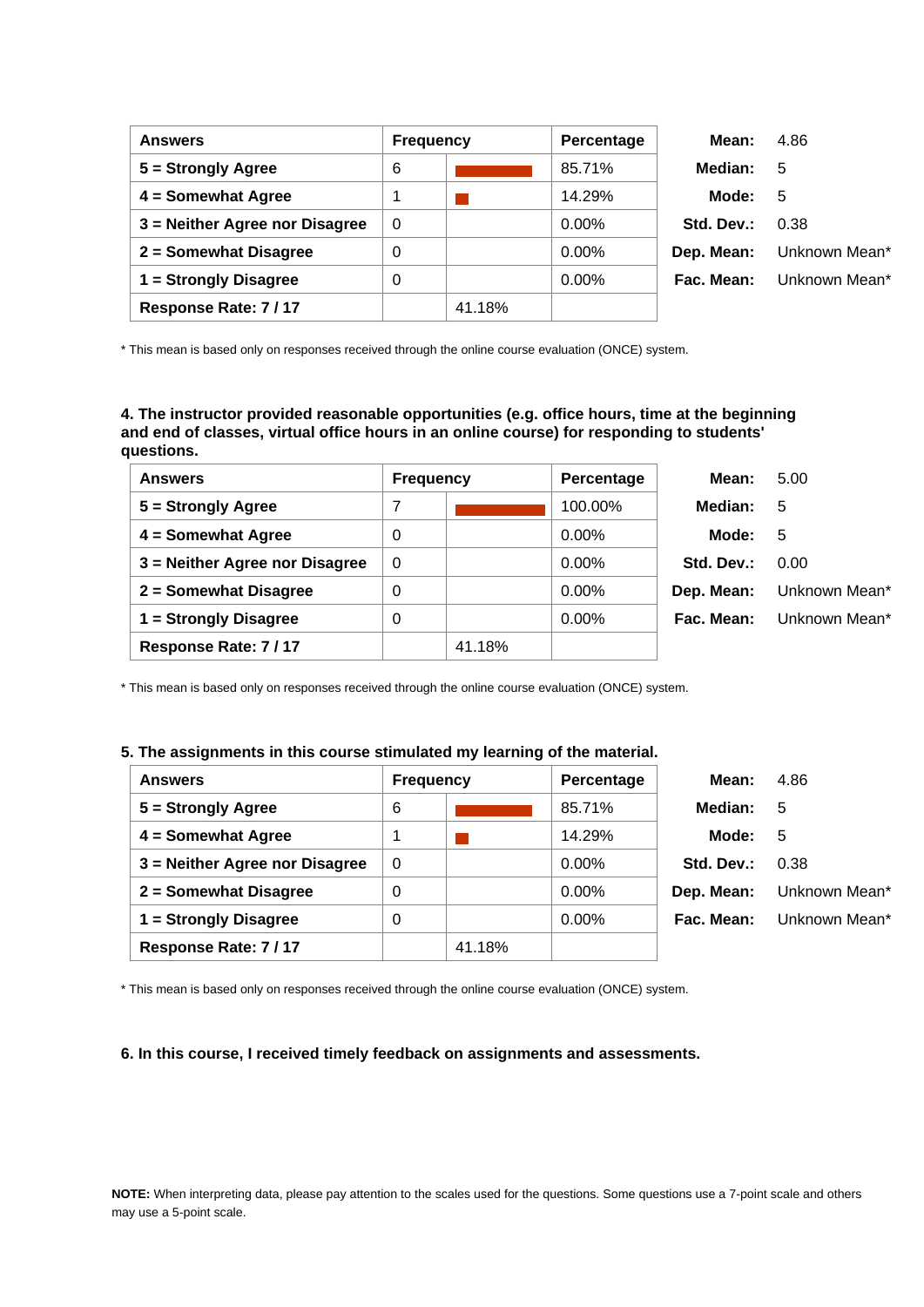| <b>Answers</b>                 | <b>Frequency</b> |        | Percentage | Mean:      | 4.71          |
|--------------------------------|------------------|--------|------------|------------|---------------|
| 5 = Strongly Agree             | 5                |        | 71.43%     | Median:    | 5             |
| 4 = Somewhat Agree             | 2                |        | 28.57%     | Mode:      | -5            |
| 3 = Neither Agree nor Disagree | 0                |        | $0.00\%$   | Std. Dev.: | 0.49          |
| 2 = Somewhat Disagree          | 0                |        | $0.00\%$   | Dep. Mean: | Unknown Mean* |
| 1 = Strongly Disagree          | 0                |        | $0.00\%$   | Fac. Mean: | Unknown Mean* |
| Response Rate: 7/17            |                  | 41.18% |            |            |               |

# **7. If applicable in this course, the feedback I received from the instructor on assignments and assessments was constructive and helpful for my learning.**

| <b>Answers</b>                 | <b>Frequency</b> |        | Percentage | Mean:      | 4.71          |
|--------------------------------|------------------|--------|------------|------------|---------------|
| $5 =$ Strongly Agree           | 6                |        | 85.71%     | Median:    | 5             |
| 4 = Somewhat Agree             | 0                |        | $0.00\%$   | Mode:      | 5             |
| 3 = Neither Agree nor Disagree | 1                |        | 14.29%     | Std. Dev.: | 0.76          |
| 2 = Somewhat Disagree          | $\overline{0}$   |        | 0.00%      | Dep. Mean: | Unknown Mean* |
| 1 = Strongly Disagree          | 0                |        | 0.00%      | Fac. Mean: | Unknown Mean* |
| Response Rate: 7/17            |                  | 41.18% |            |            |               |

\* This mean is based only on responses received through the online course evaluation (ONCE) system.

### **8. The instructor helped me understand the importance and significance of the course content.**

| <b>Answers</b>                 | <b>Frequency</b> |        | Percentage | Mean:      | 5.00          |
|--------------------------------|------------------|--------|------------|------------|---------------|
| 5 = Strongly Agree             |                  |        | 100.00%    | Median:    | 5             |
| 4 = Somewhat Agree             | 0                |        | 0.00%      | Mode:      | -5            |
| 3 = Neither Agree nor Disagree | 0                |        | 0.00%      | Std. Dev.: | 0.00          |
| 2 = Somewhat Disagree          | 0                |        | 0.00%      | Dep. Mean: | Unknown Mean* |
| 1 = Strongly Disagree          | 0                |        | 0.00%      | Fac. Mean: | Unknown Mean* |
| Response Rate: 7/17            |                  | 41.18% |            |            |               |

\* This mean is based only on responses received through the online course evaluation (ONCE) system.

## **9. Overall, the instructor was an effective teacher in this course.**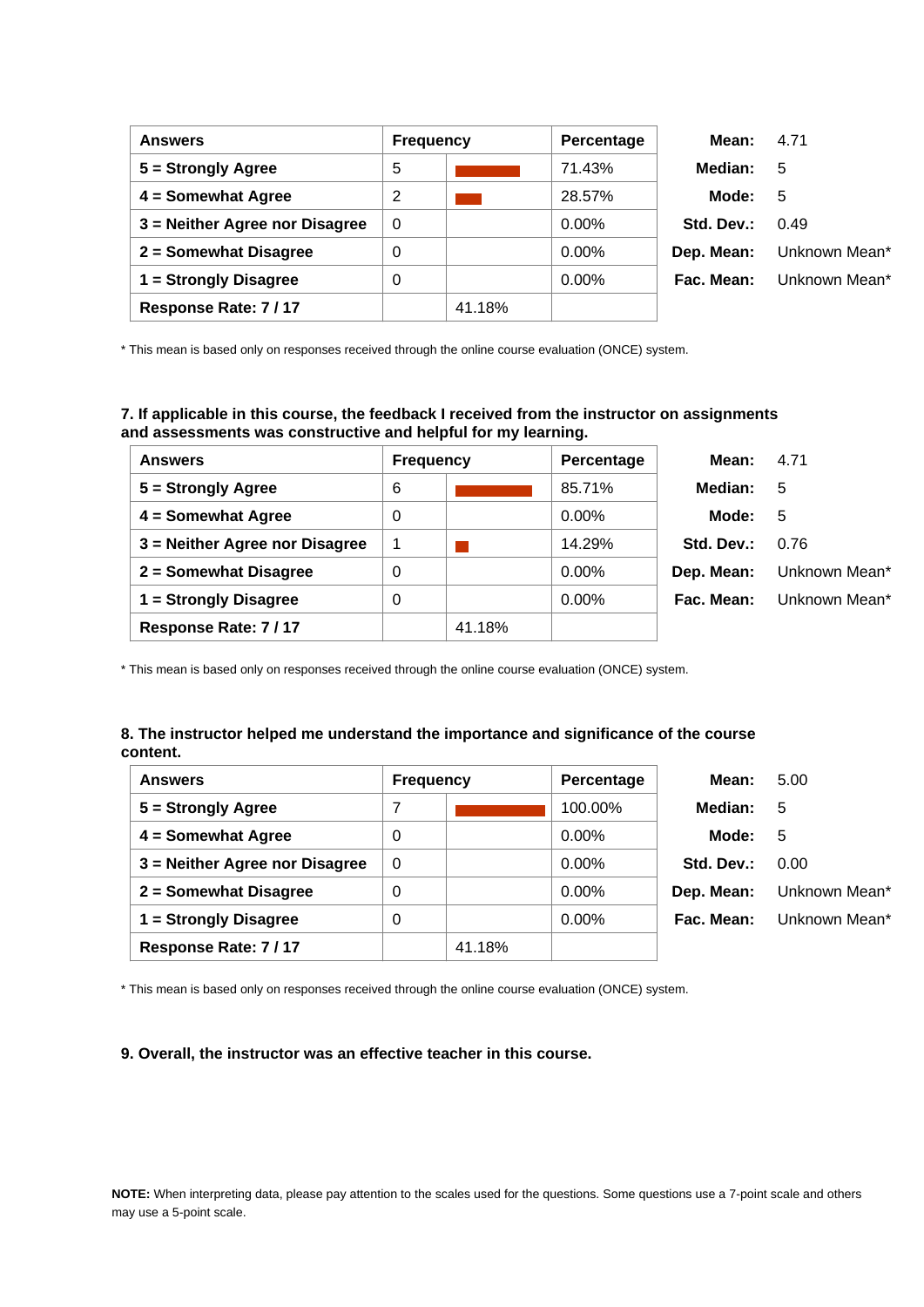| <b>Answers</b>                 | <b>Frequency</b> |        | Percentage | Mean:      | 4.86          |
|--------------------------------|------------------|--------|------------|------------|---------------|
| $5 =$ Strongly Agree           | 6                |        | 85.71%     | Median:    | -5            |
| 4 = Somewhat Agree             | 1                |        | 14.29%     | Mode:      | 5             |
| 3 = Neither Agree nor Disagree | 0                |        | $0.00\%$   | Std. Dev.: | 0.38          |
| 2 = Somewhat Disagree          | 0                |        | $0.00\%$   | Dep. Mean: | Unknown Mean* |
| 1 = Strongly Disagree          | 0                |        | $0.00\%$   | Fac. Mean: | Unknown Mean* |
| Response Rate: 7/17            |                  | 41.18% |            |            |               |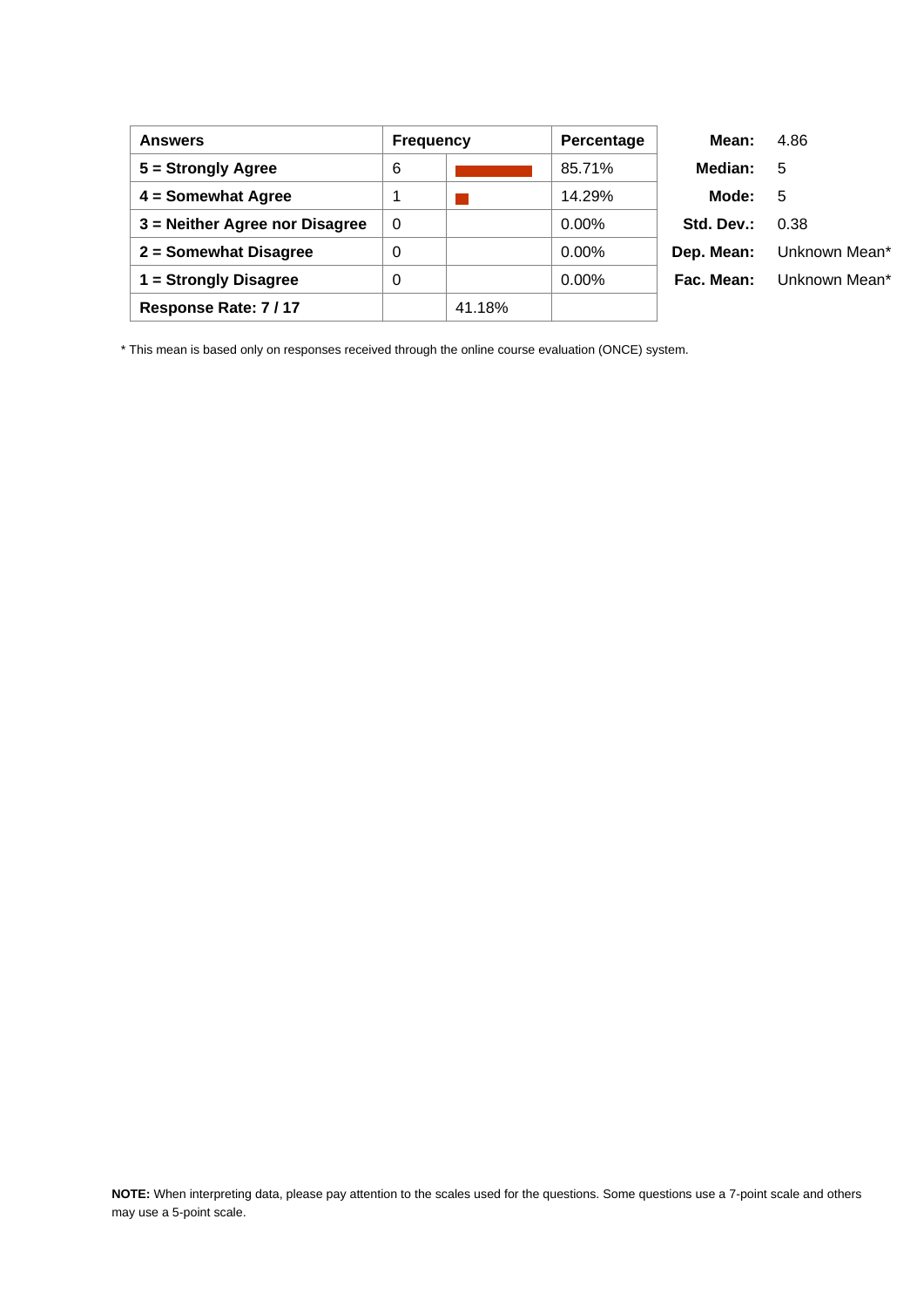

## **ESSAY RESULTS**

**Essay Results for**: AP PHIL 3635 Philosophy of Neuroscience **Academic Year**: 2021 **Section(s)**: A

**Response Rate**: 41.18% (7/17)

# **Evaluation of LECT 01**

## 1) **What would be your suggestions to improve this course?**

- Spend more time going into more detail on more complicated topics Instructor: Javier Gomez-Lavin

- I cannot think of any improvements for this course. It was excellent. Instructor: Javier Gomez-Lavin

- Some organized notes for students to follow content in the lecture Instructor: Javier Gomez-Lavin

- N/a

Instructor: Javier Gomez-Lavin

- The only suggestion I have is to do quizzes every other week instead of weekly. Instructor: Javier Gomez-Lavin

- Reduce the amount of weekly required reading as later on in the semester it becomes difficult to keep up.

Instructor: Javier Gomez-Lavin

## 2) **Do you have any additional comments about this course, including labs or other features if applicable?**

#### - N/A

Instructor: Javier Gomez-Lavin

- No. Instructor: Javier Gomez-Lavin

- No

Instructor: Javier Gomez-Lavin

#### - N/a

Instructor: Javier Gomez-Lavin

- The quizzes helped me stay up to date with readings and were really helpful in understanding the material better.